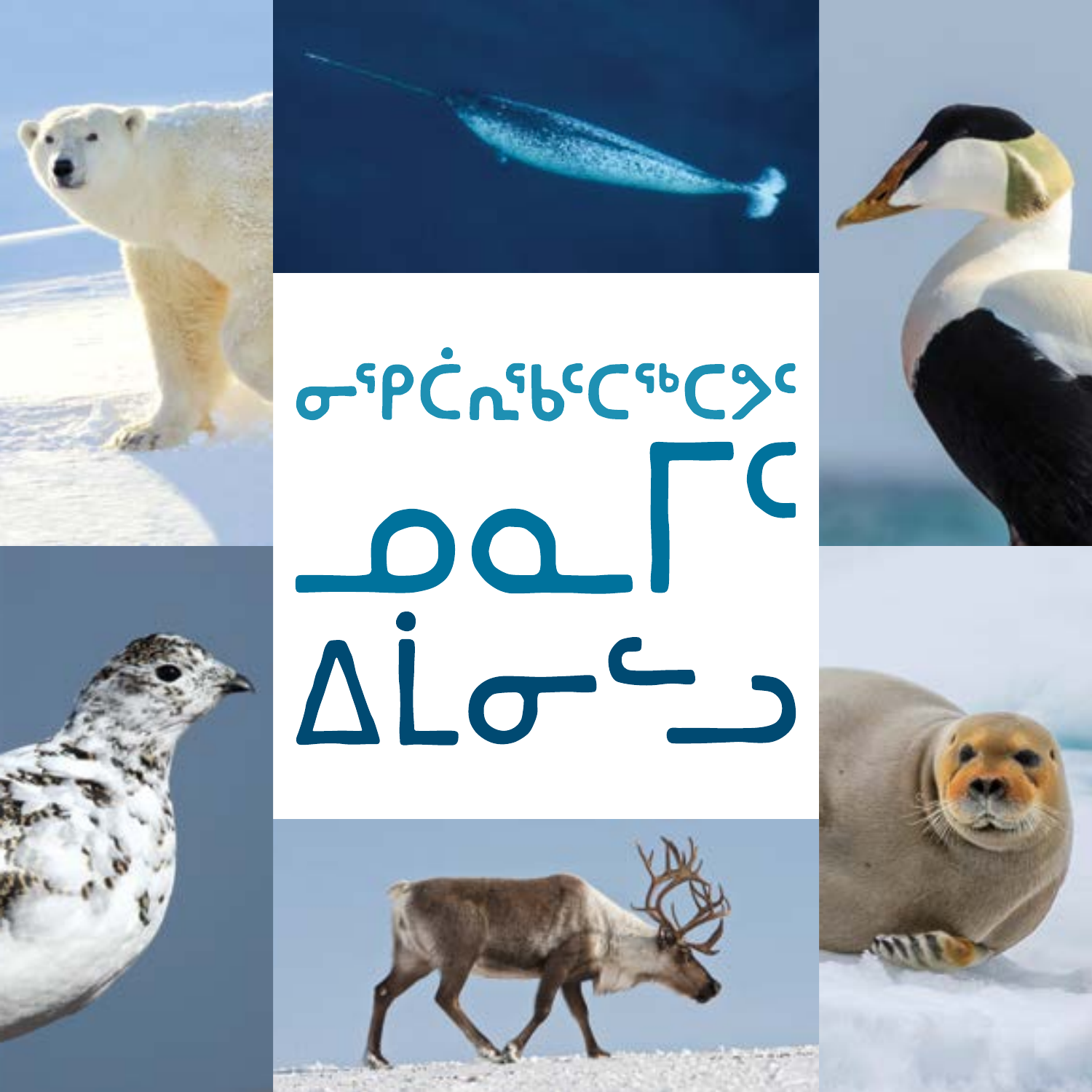Published by Inhabit Education | www.inhabiteducation.com

Inhabit Education (Iqaluit), P.O. Box 2129, Iqaluit, Nunavut, X0A 1H0 (Toronto), 191 Eglinton Avenue East, Suite 301, Toronto, Ontario, M4P 1K1

Design and layout copyright © 2018 Inhabit Education · Text copyright © Inhabit Education Photographs: © Nature Picture Library / Alamy Stock Photo, cover, page 7 · © Andre Anita/shutterstock.com, cover, page 6 · © Em-Jott/shutterstock.com, cover · © Erni/shutterstock.com, cover · © Jo Crebbin/shutterstock.com, cover · © Sergey Krasnoshchokov/shutterstock.com, cover, page 5 · © Arildina/shutterstock.com, page 1 · © Dan Bach Kristensen/shutterstock.com, page 2 · © Tatiana Ivkovich/shutterstock.com, page 3 · © BIOSPHOTO / Alamy Stock Photo, page 4 · © Nieuwland Photography/shutterstock.com, page 8

#### **Working Group**

Louise Flaherty Neil Christopher Danny Christopher

Roselynn Akulukjuk Maren Vsetula Hannah Gifford

Jessie Hale Dorothy Milne Matthew Hoffman Nancy Goupil Saa Pitsiulak Susan Tigullaraq

All rights reserved. The use of any part of this publication reproduced, transmitted in any form or by any means, electronic, mechanical, photocopying, recording, or otherwise, or stored in a retrievable system, without written consent of the publisher, is an infringement of copyright law.

Printed in Canada.

ISBN: 978-1-77266-823-0

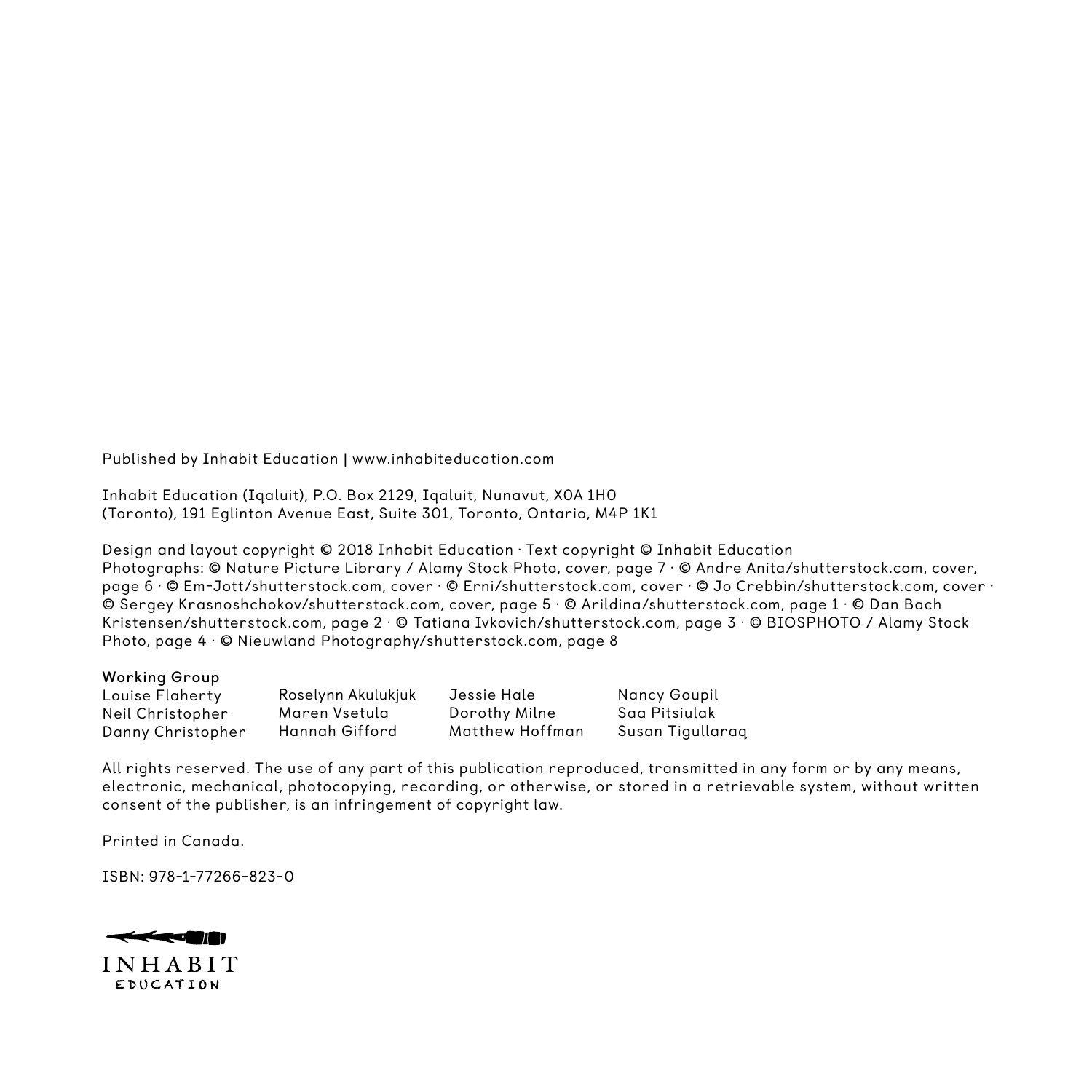# OSPC' L'ESCSUCSC

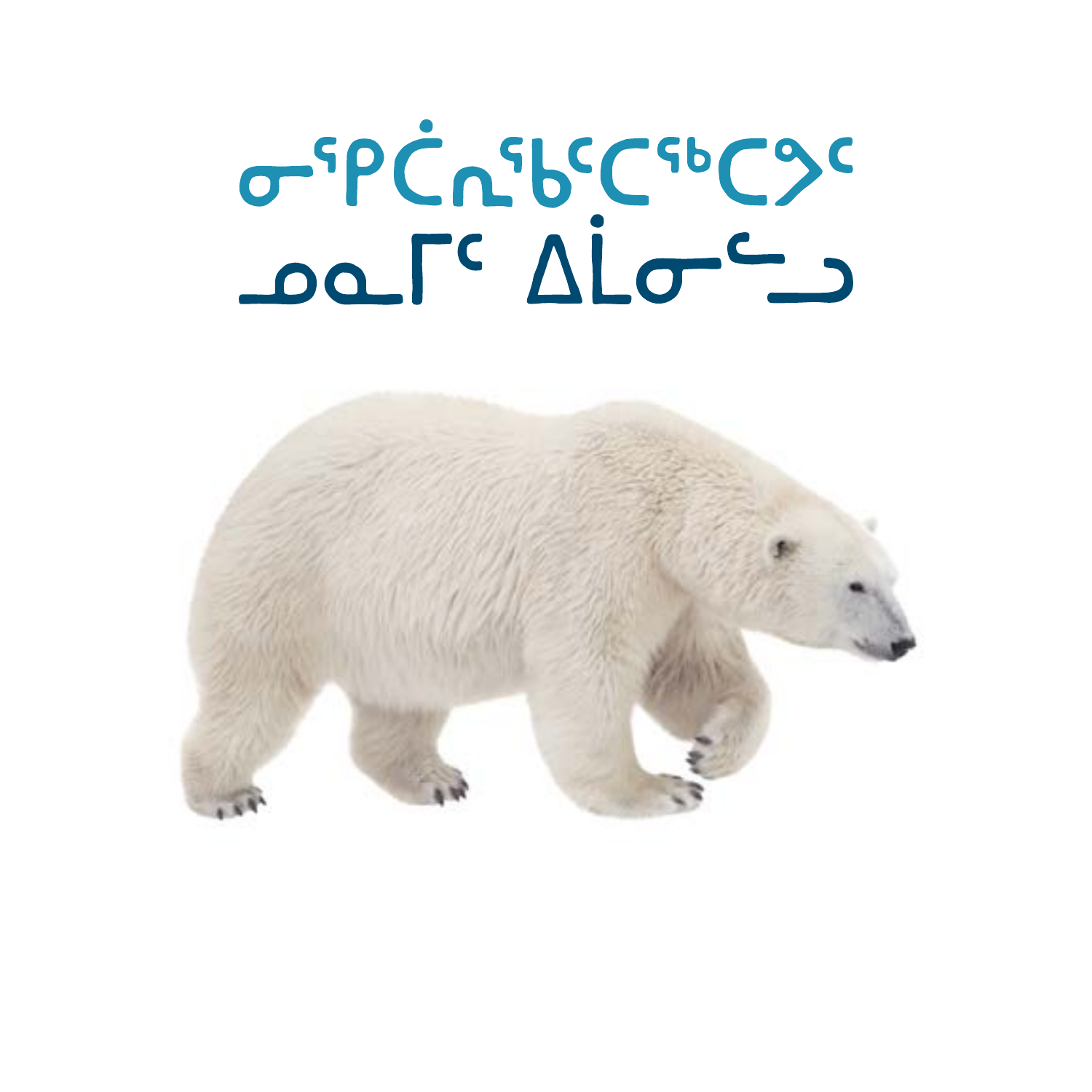

## $DQ \Delta^{5}bD^{6}.$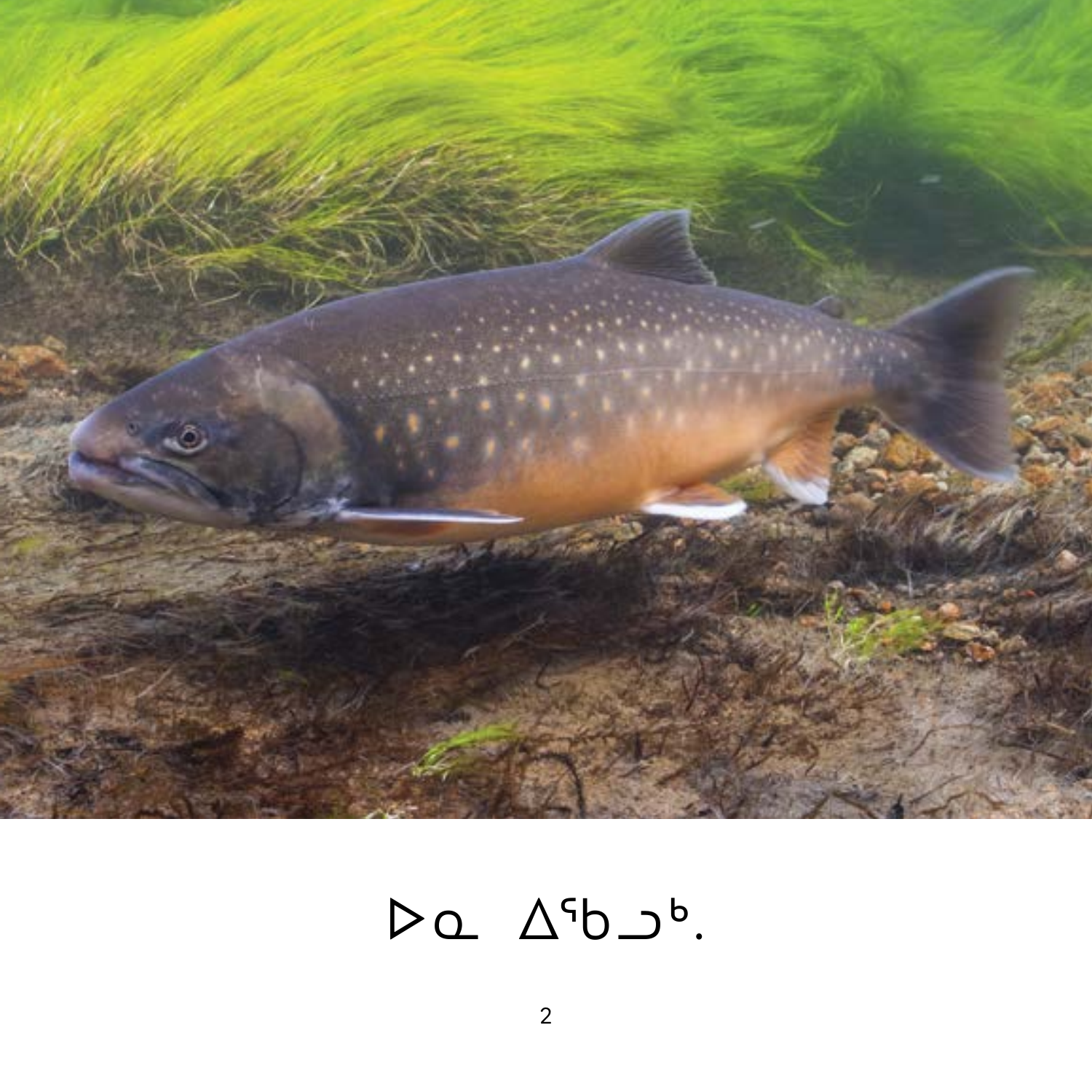

## $Da$   $45P^{\nu}P^{5b}$ .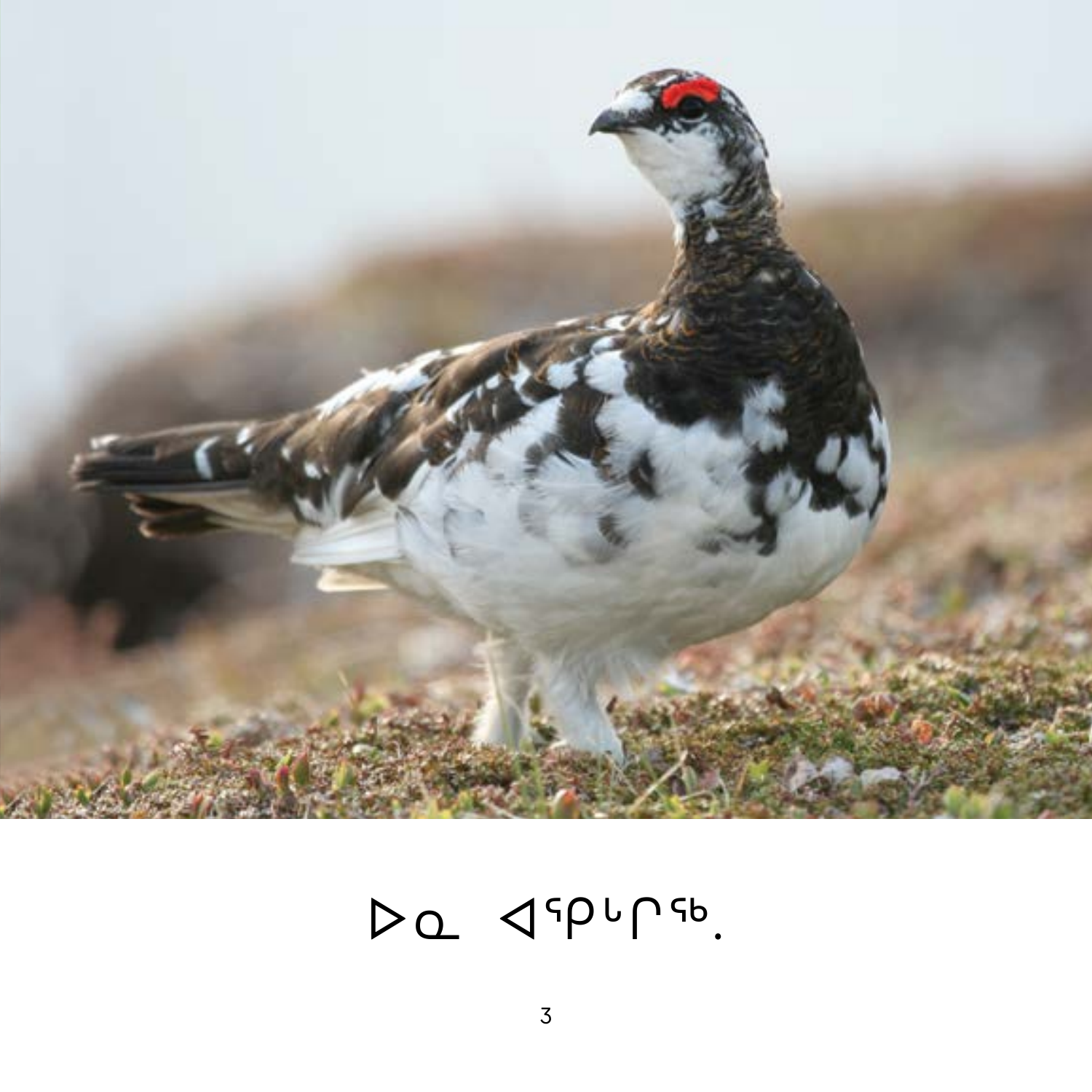

#### $DQ Q C \cap 56$ .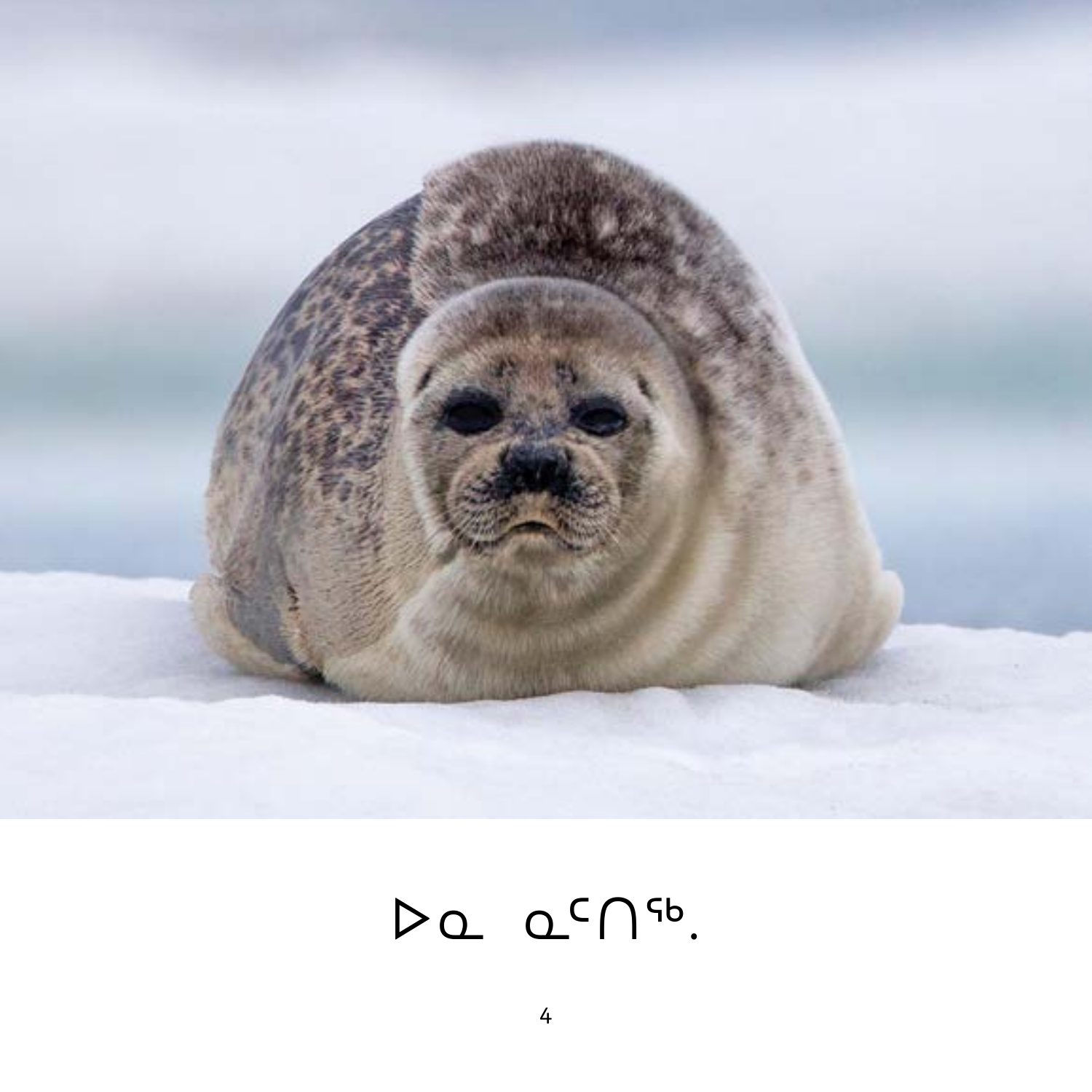

#### $\triangleright$ a ) $\triangleright$ ].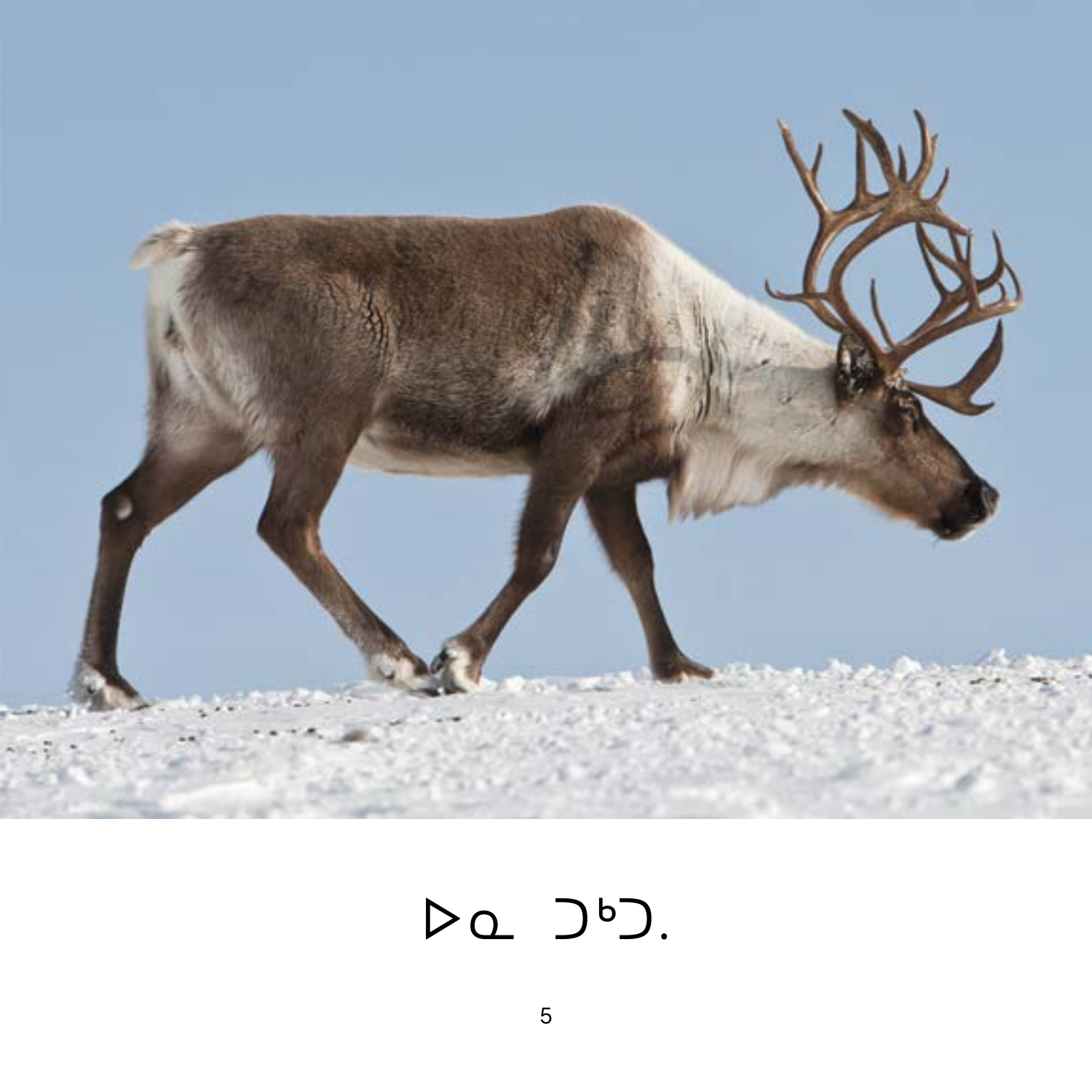

## $\triangleright$ a a  $0^{5b}$ .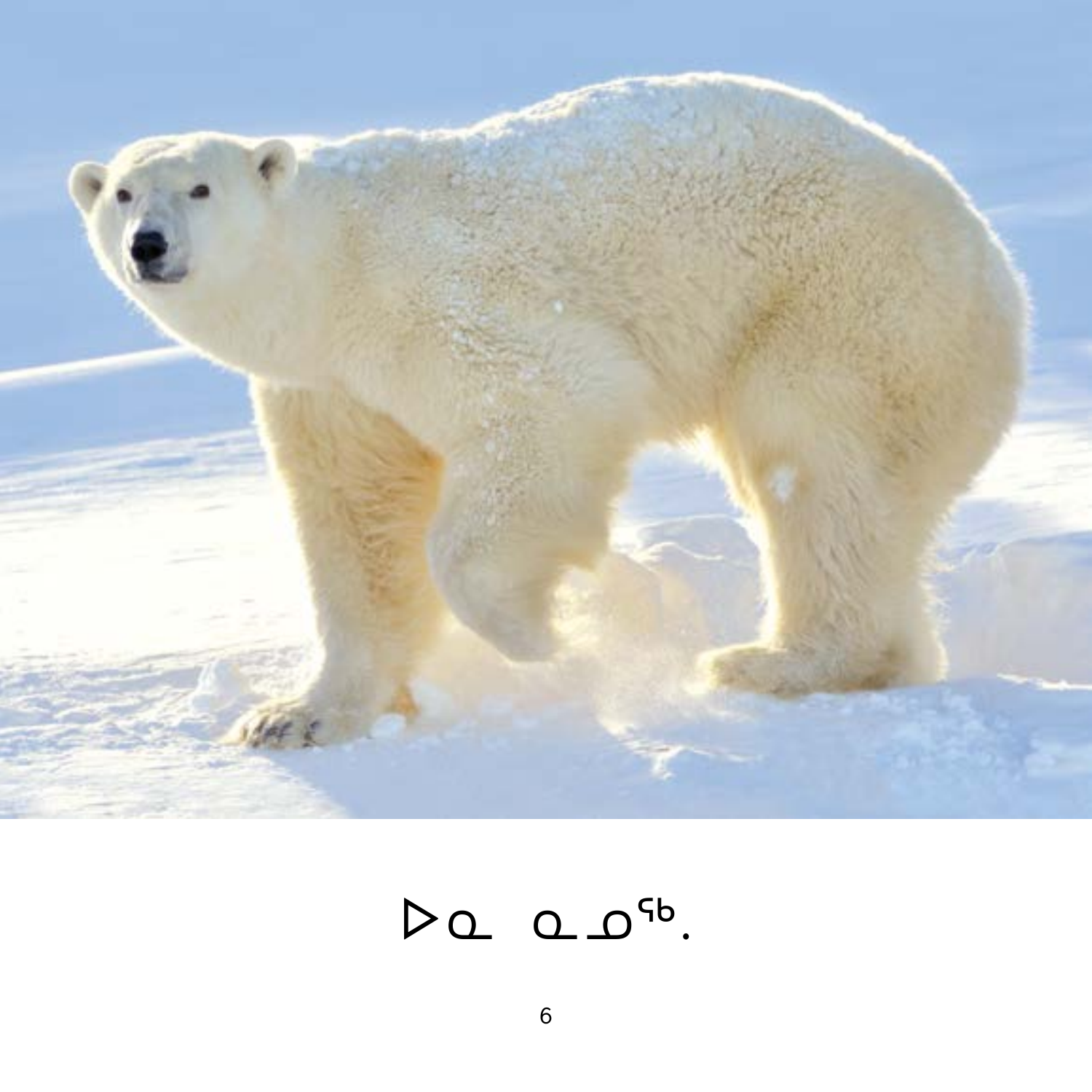

## Da jir<sup>b</sup>.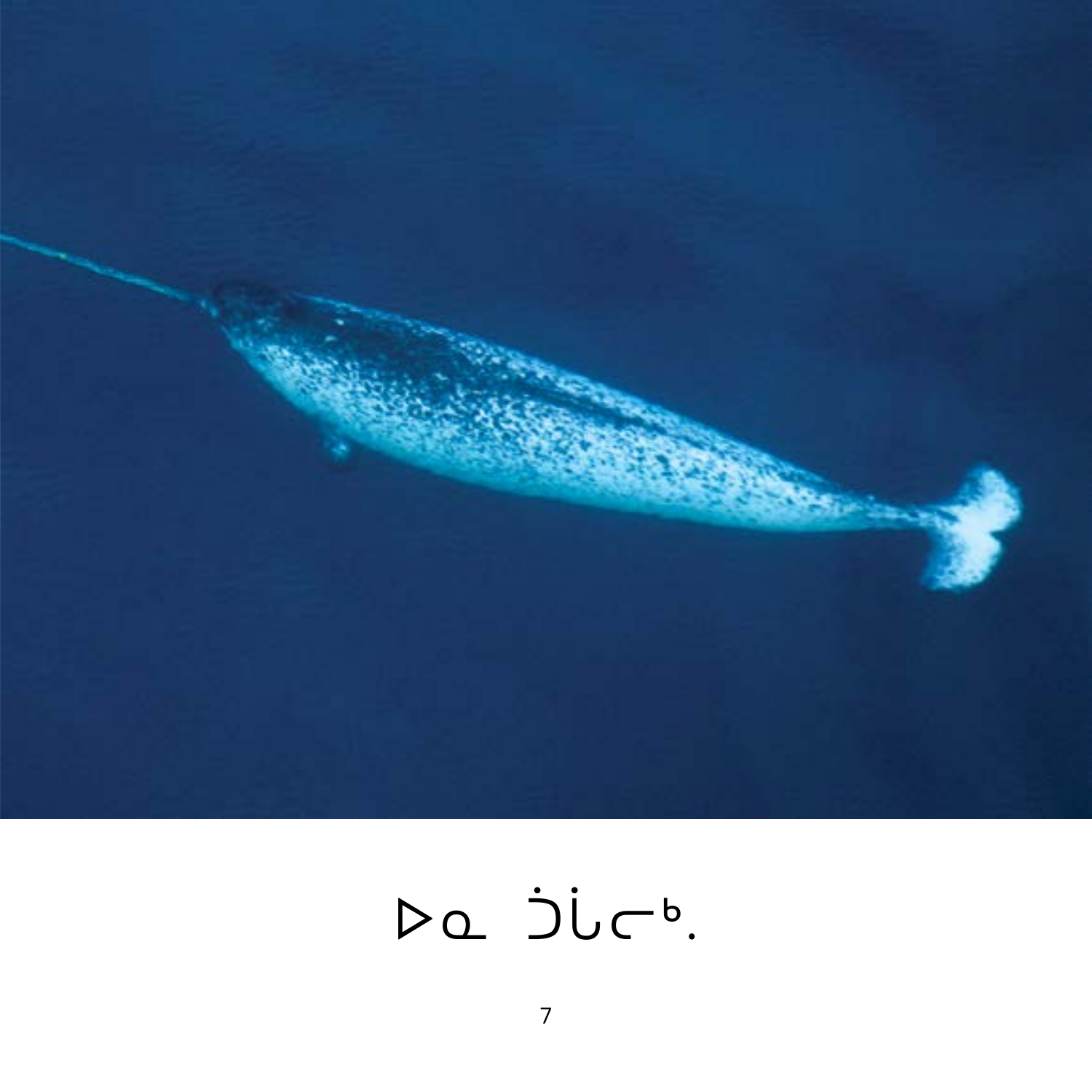

## $DQ \cap \bigcap^{q_{b}}.$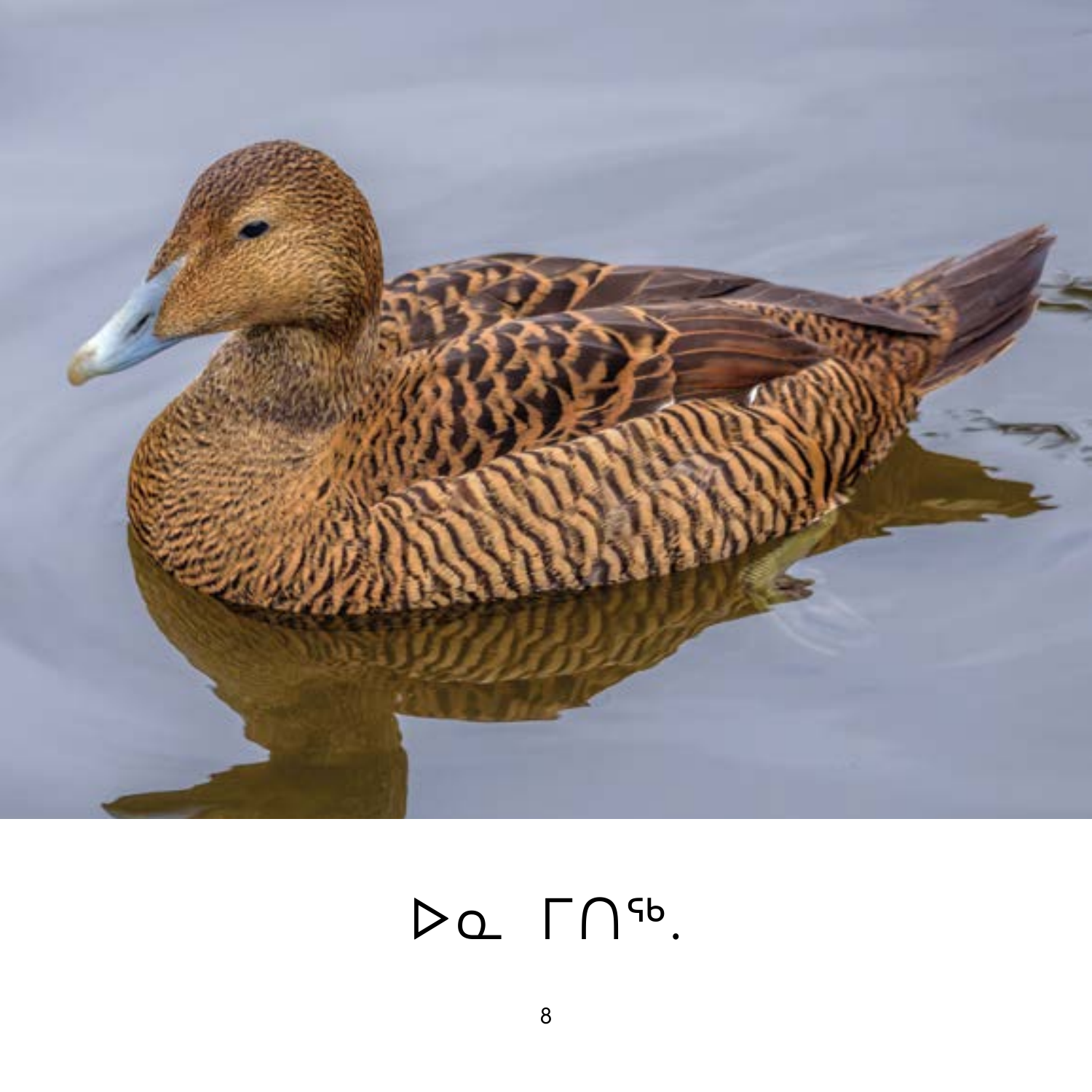#### **Nunavummi Reading Series**

Level

**eve** 

The Nunavummi Reading Series is a Nunavut-developed series that supports literacy learning while teaching readers about the people, traditions, and environment of the Canadian Arctic.

 $\cdot$  8-12 pages

- · One word per page
- No punctuation
- . Highly supportive images help readers decode the words
- $\bullet$  8-12 pages
	- One sentence per page
- Sentences are very short, basic, and repetitive
- · Basic punctuation (periods only)
- . Highly supportive images help readers decode the sentences
- $\bullet$  8-12 pages
- · One sentence per page
- · Sentences become longer and more varied
- . Punctuation includes mostly periods, with very few question marks and exclamation marks
- . Highly supportive images help readers decode the sentences